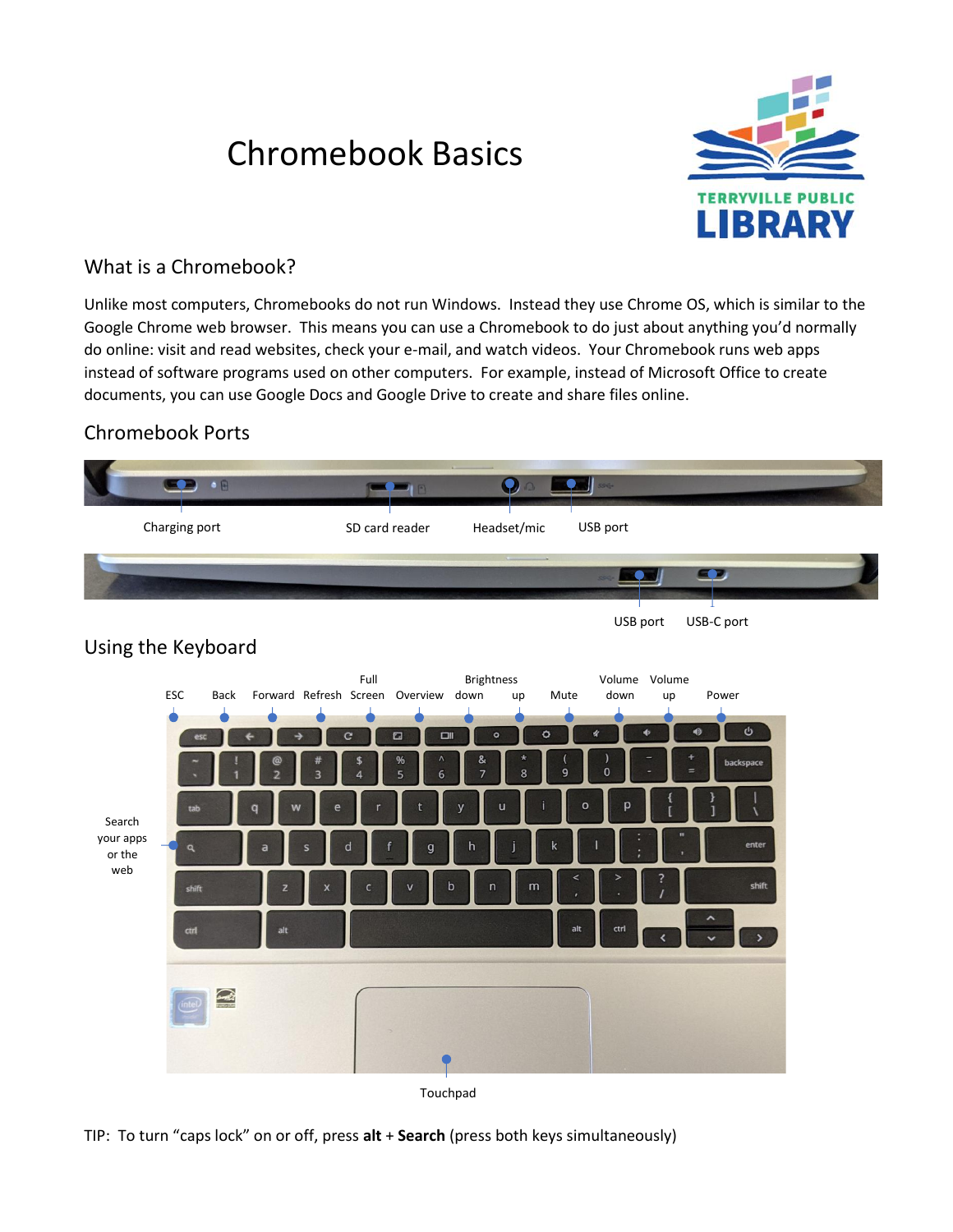### Browsing as a Guest

You will be using the Chromebook as a "Terryville Lib Guest". Upon powering on the Chromebook, click on this symbol  $\leftrightarrow$  to initiate your session, then click on that symbol once more to proceed.

# Chromebook Desktop

When the Guest session begins, the Chromebook will load the Google Chrome web browser.



 $\ddot{\circ}$ 

Advertising Business How Search works Carbon ne  $\circ$  $\bullet$ 

Click on the network icon.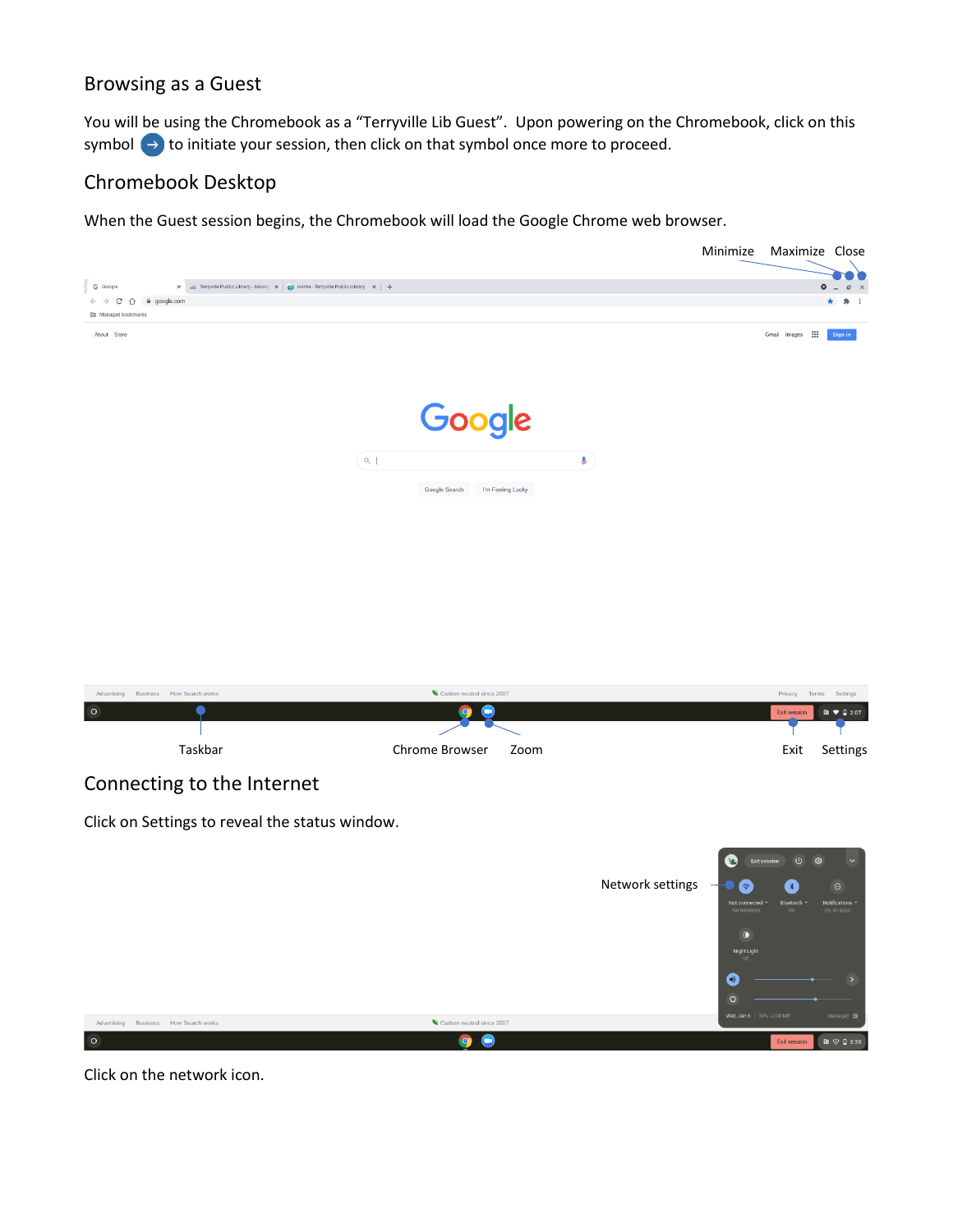#### The Settings window will open.

|                                      |                                                 |              | $-$<br>$\Box$ $\times$ |
|--------------------------------------|-------------------------------------------------|--------------|------------------------|
| Settings                             | $\mathsf{Q}$<br>Search settings                 |              |                        |
| Network<br>◒                         | Your Chromebook is managed by your organization |              |                        |
| ∦<br>Bluetooth                       | Network                                         |              |                        |
| Device<br>Search engine<br>Q         | Wi-Fi<br>$\heartsuit$<br>Not connected          | ٠            |                        |
| ₩<br>Apps                            | Add connection                                  | $\checkmark$ |                        |
| Advanced<br>$\overline{\phantom{a}}$ | Bluetooth                                       |              |                        |
| About Chrome OS                      | Bluetooth<br>∦<br>On                            | ×.           |                        |

Click on "Wi-Fi" to display available Wi-Fi networks.

Click on the appropriate network from the list of "known networks" then click "Connect".

You may be asked to enter a password to join the selected Wi-Fi network. If so, enter the password in the appropriate box and click "Connect" again.

There may be a slight delay before "Connected" will appear in green font. You can the click on the "X" in the upper right hand corner of the Settings menu.

### Google Drive

Chromebooks use Google Drive instead of the Microsoft Office suite. Google Drive is web-based and allows users to store files and create documents, spreadsheets, and presentations. **You can only access Google Drive if you have a Google account. Files in Google Drive automatically save so you can access them anywhere.**

To access Google Drive in a Guest session:

1. In the Chrome browser, navigate to [http://drive.google.com](http://drive.google.com/) Apps: Click here 2. Click on "Go to Drive" in the upper right-hand corner of the screen. to access other Google Apps 3. Sign in to your Google account when prompted. My Drive - Google Drive  $\times$  +  $\bullet$   $\_$   $\_$   $\_$   $\times$  $\leftarrow$   $\rightarrow$  C'  $\hat{\Omega}$  a drive.google.com/drive/my-dri s, **En** Managed bookmarks Drive Q Search in Drive  $\circledcirc$  $\frac{\sum_{i=1}^{n}a_{i}}{\sum_{i=1}^{n}a_{i}}$ ₩ **Bibliomation** My Drive  $\sim$  $\blacksquare$  $\odot$  $\overline{\mathbf{E}}$  $+$  New  $\overline{\mathbf{Q}}$  $\odot$  Priority Click here to M Δ E  $\triangleright$   $\boxed{\triangle}$  My Drive  $\bullet$ create a new Drive Docs  $\sum_{k=1}^{n}$  Shared with me A place for all of your files document or  $\bigodot$  Recent  $\boxed{31}$ Е upload files  $\overleftrightarrow{\mathbf{k}}^{\mathbf{k}} \hspace{5mm} \text{Starred}$ Google Docs, Sheets, Slides, and more osoft Office files and hundreds more (1) Calenda **BBB** from the  $\mathbf W$  $X$   $P$  $\overline{\mathbf{m}}$  Trash  $\bullet$ G Е ChromebookStorage You can drag files or folders right into Drive Meet Sites Contacts 1.2 GB of 30 GB used 盛 马  $\bullet$ **Buy storage** YouTube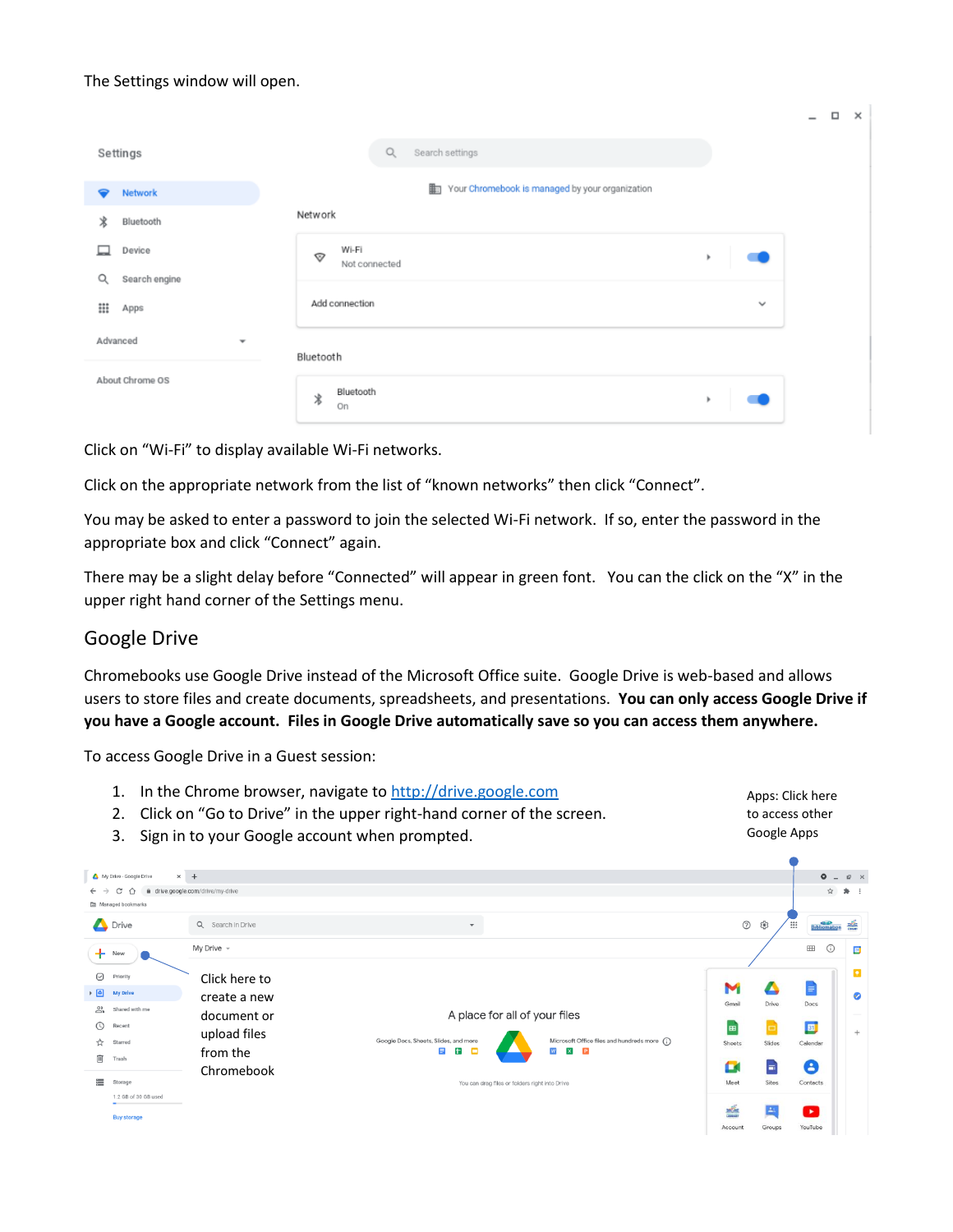# Storing information

Files must be saved in the cloud (e.g. Google Drive) or on an external storage drive (e.g. USB stick)

*Using a USB data storage device*

Plug your USB device into one of the USB ports.

Your Chromebook should recognize your device and prompt you with the Files app.

 $\odot$  Files  $\cdot$  now  $\sim$ Removable device detected Explore the device's content in the Files app. **OPEN FILES APP** 

Click Open Files app.

|                                       |                                    |                |              |                          |              |   |   | п                             | $\mathsf{x}$   |
|---------------------------------------|------------------------------------|----------------|--------------|--------------------------|--------------|---|---|-------------------------------|----------------|
| $\odot$<br>Recent                     |                                    | My files       |              |                          |              | Q | ⊞ | ĄŹ                            | $\ddot{\cdot}$ |
| ଋ<br>Audio                            |                                    | Name           | $\mathbb{H}$ |                          | Size :: Type |   |   | $\vdots$ Date modified $\psi$ |                |
| ⊡<br>Images<br>Ш<br>Videos            |                                    | 业<br>Downloads |              | $\overline{\phantom{a}}$ | Folder       |   |   | Today 3:00 PM                 |                |
|                                       |                                    |                |              |                          |              |   |   |                               |                |
| $\blacktriangleright$ $\Box$ My files |                                    |                |              |                          |              |   |   |                               |                |
| Downloads<br>圡                        |                                    |                |              |                          |              |   |   |                               |                |
| ψ<br>THE TOME                         | $\ddot{\ddot{\ }z}$<br>$\triangle$ |                |              |                          |              |   |   |                               |                |

To safely remove your device, click on the eject symbol (circled in red above).

### Apps

Chromebooks run web apps instead of software programs, similar to that of a smart phone.

### *To access your apps*

Click on the **launcher** in the bottom left-hand corner or press the Search key.

You will see a Google search bar and some commonly used apps. To see all of the pre-installed apps, click **All Apps.**

To install other apps, click the Web Store app.

### \*\***IMPORTANT: Please remember, as a guest user, any apps/files you install will be removed when you end your session\*\***

### Common Apps

| Task                      | Recommended Chromebook app | Similar Software            |
|---------------------------|----------------------------|-----------------------------|
| Create a document         | Google Docs                | Word, Pages                 |
| Create a spreadsheet      | Google Sheets              | Excel, Numbers              |
| Create a presentation     | Google Slides              | Powerpoint, Keynote         |
| Take a note               | Google Keep                | Notepad, Notes              |
| Organize and Play Music   | Youtube Music              | iTunes, Window Media Player |
| Make Calls and Video Chat | Google Meet                | Skype, Zoom                 |
| Write an E-mail           | <b>Gmail or Inbox</b>      | Outlook, Mac Mail           |
| Organize your Calendar    | Google Calendar            | Outlook, iCal               |